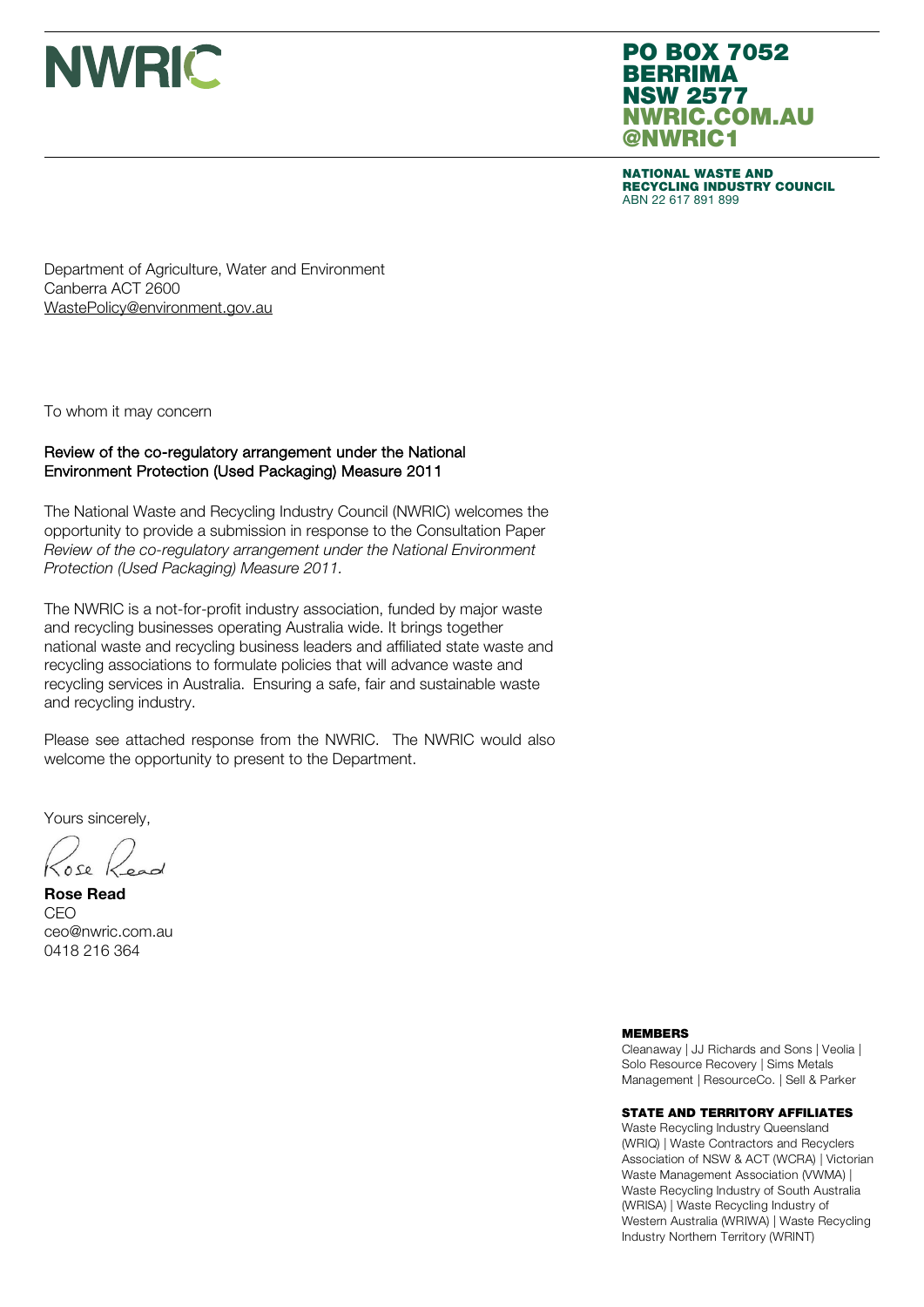# **NWRIC**

## REVIEW OF THE CO-REGULATORY REVIEW OF THE CO-REGULATORY ARRANGEMENT UNDER THE NATIONAL ARRANGEMENT UNDER THE NATIONAL ENVIRONMENT PROTECTION (USED ENVIRONMENT PROTECTION (USED PACKAGING) MEASURE 2011 PACKAGING) MEASURE 2011

The National Waste and Recycling Industry Council (NWRIC) is committed to protecting the environment and building a resource recovery sector.

The NWRIC sees extended producer responsibility (EPR) as an effective way to deliver cost effective solutions that minimise the impact of products, goods, packaging and materials on the environment and human health. Product stewardship is also an important tool that can drive resource recovery and the circular economy in Australia.

What exactly is product stewardship? Simply producers take responsibility to minimise the human health and environmental impacts of their products and packaging throughout their complete life cycle.

From designing out waste to recycling at the end of life and everything in between. Producers, manufacturers, brands and/or retailers take the primary responsibility and work with their supply chains (upstream and downstream) and customers to minimise harm to human health and the environment. The role of improved design to make products and packaging more recyclable, and new source separation initiatives to improve recycling cannot be underestimated in driving greater resource recovery.

For EPR schemes to be effective the NWRIC considers they must

- a. Be applied uniformly across jurisdictions, to prevent cross border transport of products/ materials into and out of covered regions.
- b. Be mandatory, enforceable and enforced.
- c. Offer viable income to recyclers that reflect the real costs of recovery, and value in the global market.
- d. Consider the competitive nature of international recycling markets.

The NWRIC agrees with the deficiencies highlighted in the consultation paper including:

- a. Lack of high-level targets or KPIs and no clear KPIs or targets for individual liable brand owners.
- a. No reliable, comparable data about consumption, recycling and recovery and compliance with the NEPM and Covenant is available
- b. No uniform definition of brand owner and confusion over how the \$5million threshold applies
- c. Inconsistency between jurisdictions on brand owner obligations
- d. No monitoring or enforcement of brand owner participation resulting in free riders

The NWRIC considers these deficiencies and issues are directly due to the of the current multi-jurisdictional regulatory arrangements. It also considers that the best way to address these issues and deficiencies is to revoke the UPM NEPM and start afresh using Recycling and Waste Reduction Act and creating an independent body to oversight compliance and implementation.

The UPM NEPM effectiveness to say the least has been limited, with very few improvements over the last 15 years. In its early days it assisted with the upgrading of kerbside collection and sorting, but much of that funding was provided by state and federal governments not the brand owners.

The recycling issues the industry had back in 2007 in collecting and recycling packaging still exist now. Multi layered and multi material packaging that cannot be cost effectively sorted into clean material streams for processing and no markets for many of the recovered packaging materials.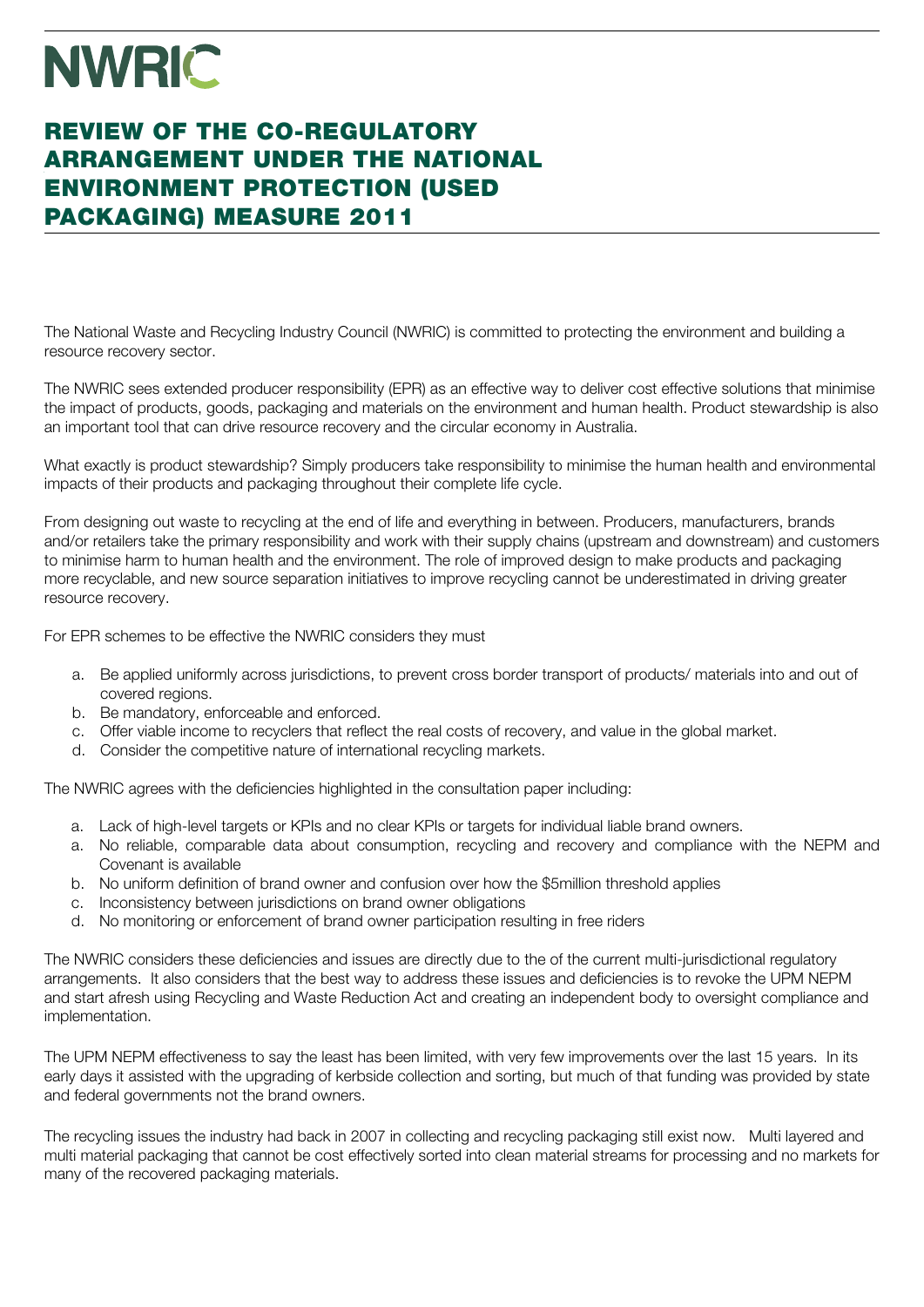# **NWRIC**

## REVIEW OF THE CO-REGULATORY ARRANGEMENT UNDER THE NATIONAL ENVIRONMENT PROTECTION (USED PACKAGING) MEASURE 2011

As a result, the environment continues to be littered, the recycling rate of packaging (especially plastics) has stagnated, packaging is ending up in landfill and the cost of cleaning up, household collections and recovery is still being borne by local council ratepayers and state governments, not the brand owners.

The businesses who make and use packaging for their products have been free riding on the Australian community and damaging the environment for far too long.

The NWRIC considers this review has created the opportunity for the federal government to step up and honour its commitment to turbo charge product stewardship through a nationally led regulation reform using the product stewardship powers under its new Recycling and Waste Reduction Act.

The NWRIC strongly recommends that the federal, state and territory government revoke the UPM NEPM and that this be replace replaced by a set of national rules under the RAWR Act that

- clearly defines brand owner obligations
- sets targets and KPIs consistent with the National Waste Policy Action Plan, National Packaging Targets, the National Plastics Plan, and the objects of the Recycling and Waste Reduction Act
- mandates recycled content levels in all packaging
- mandate the used the Australian Recycling label on all packaging
- sets reporting requirements and penalties for non-compliance
- defines cost sharing principles
- defines roles of local and state governments
- bans the use of problematic packaging, and
- establishes a national independent body, funded by industry that manages the implementation of the rules, ensures coordination across jurisdictions and industry compliance.

The NWRIC also recommends that the government look to financial incentives and penalties to change brand owner behaviours, clean up household collections and increase market demand for recovered packaging materials.

By way of example this could be a combination of the following

- a deposit on packaging (similar to that being applied to beverage containers),
- a tax on use of virgin plastics,
- tax incentives for reusable packaging,
- tradable recycling certificates similar to the Packaging Notes in the UK,
- advanced recycling fees with discounts that can be offset against precent of recycled content or brand owner funded collections and recycling.